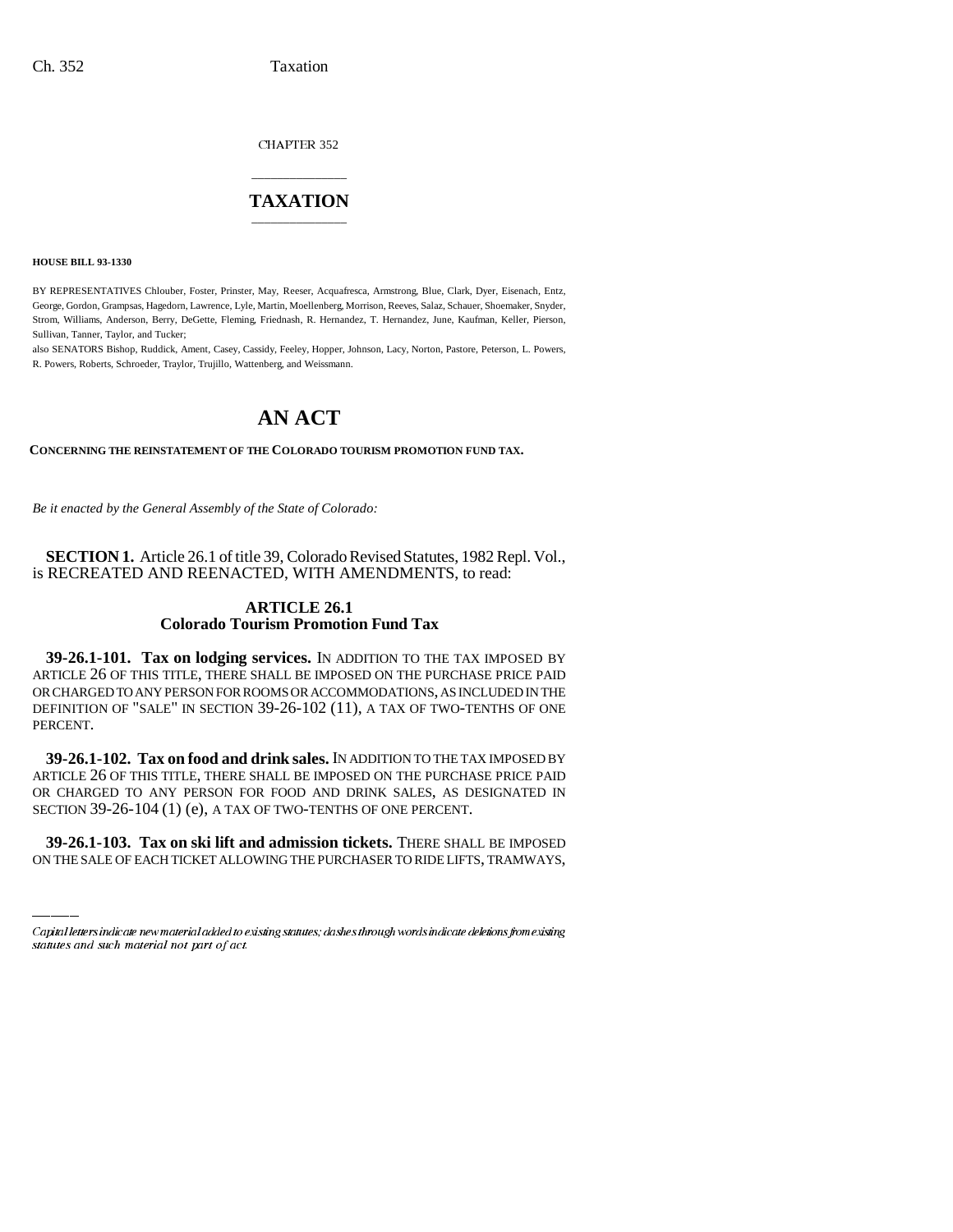GONDOLAS, AND OTHER CONVEYANCES OR TO UTILIZE SLOPES, TRAILS, AND OTHER FACILITIES FOR THE PURPOSE OF SKIING A TAX OF TWO-TENTHS OF ONE PERCENT ON THE PURCHASE PRICE PAID OR CHARGED TO ANY PERSON FOR EACH TICKET.

**39-26.1-104. Tax on private tourist attraction admissions - exemptions.** (1) THERE SHALL BE IMPOSED ON THE SALE OF EACH TICKET OR OTHER CHARGE ALLOWING ADMISSION TO OR PARTICIPATION IN ANY PRIVATE TOURIST ATTRACTION A TAX OF TWO-TENTHS OF ONE PERCENT ON THE PURCHASE PRICE PAID OR CHARGED TO ANY PERSON FOR EACH TICKET. FOR PURPOSES OF THIS SECTION, "PRIVATE TOURIST ATTRACTION" MEANS ANY COMMERCIAL ENTITY WHICH APPEALS TO THE RECREATIONAL DESIRES AND TASTES OF THE TRAVELING PUBLIC THROUGH THE PRESENTATION OF SERVICES OR DEVICES DESIGNED TO ENTERTAIN OR EDUCATE VISITORS, INCLUDING BUT NOT LIMITED TO:

(a) AMUSEMENT PARKS AND CARNIVALS;

- (b) AERIAL TRAMWAYS;
- (c) COMMERCIAL ANIMAL, REPTILE, AND ZOOLOGICAL EXHIBITS;
- (d) COMMERCIAL BEACHES AND HOT SPRINGS;
- (e) BOAT, RAFT, AND KAYAK RENTALS AND TOURS;

(f) CAVES, WATERFALLS, OBSERVATION TOWERS, AND OTHER SCENIC AND NATURAL WONDERS;

- (g) HISTORIC STRUCTURES;
- (h) HORSE SHOWS AND RODEOS;
- (i) COMMERCIAL MUSEUMS AND WAX EXHIBITS;

(j) RIDES ON AIRPLANES, BALLOONS, GLIDERS, PARACHUTES, SCENIC RAILROADS, AND OTHER FORMS OF TRANSPORTATION FOR AMUSEMENT PURPOSES; EXCEPT THAT COMMON CARRIERS SUBJECT TO THE FARE TAX IMPOSED BY SECTION 39-26.1-106 ARE NOT INCLUDED IN THIS PARAGRAPH (j); AND

(k) AUTOMOBILE, BICYCLE, DOG, HORSE, AND OTHER RACING EVENTS.

(2) ATTRACTIONS OWNED OR OPERATED BY THE FEDERAL, STATE, OR UNITS OF LOCAL GOVERNMENT SHALL BE EXEMPT FROM THE PROVISIONS OF THIS SECTION.

(3) ATTRACTIONS OPERATED ON AN OCCASIONAL OR INTERMITTENT BASIS FOR FUND-RAISING PURPOSES BY NONPROFIT CHARITABLE ORGANIZATIONS WHOSE ORDINARY ACTIVITIES DO NOT INVOLVE THE OPERATION OF SUCH ATTRACTIONS SHALL BE EXEMPT FROM THE ADMISSIONS TAX IMPOSED BY THIS SECTION.

**39-26.1-105. Tax on rental automobiles.** IN ADDITION TO ANY TAX IMPOSED BY ARTICLE 26 OF THIS TITLE, THERE SHALL BE IMPOSED ON THE PURCHASE PRICE PAID OR CHARGED TO ANY PERSON FOR THE RENTAL OF A PASSENGER AUTOMOBILE A TAX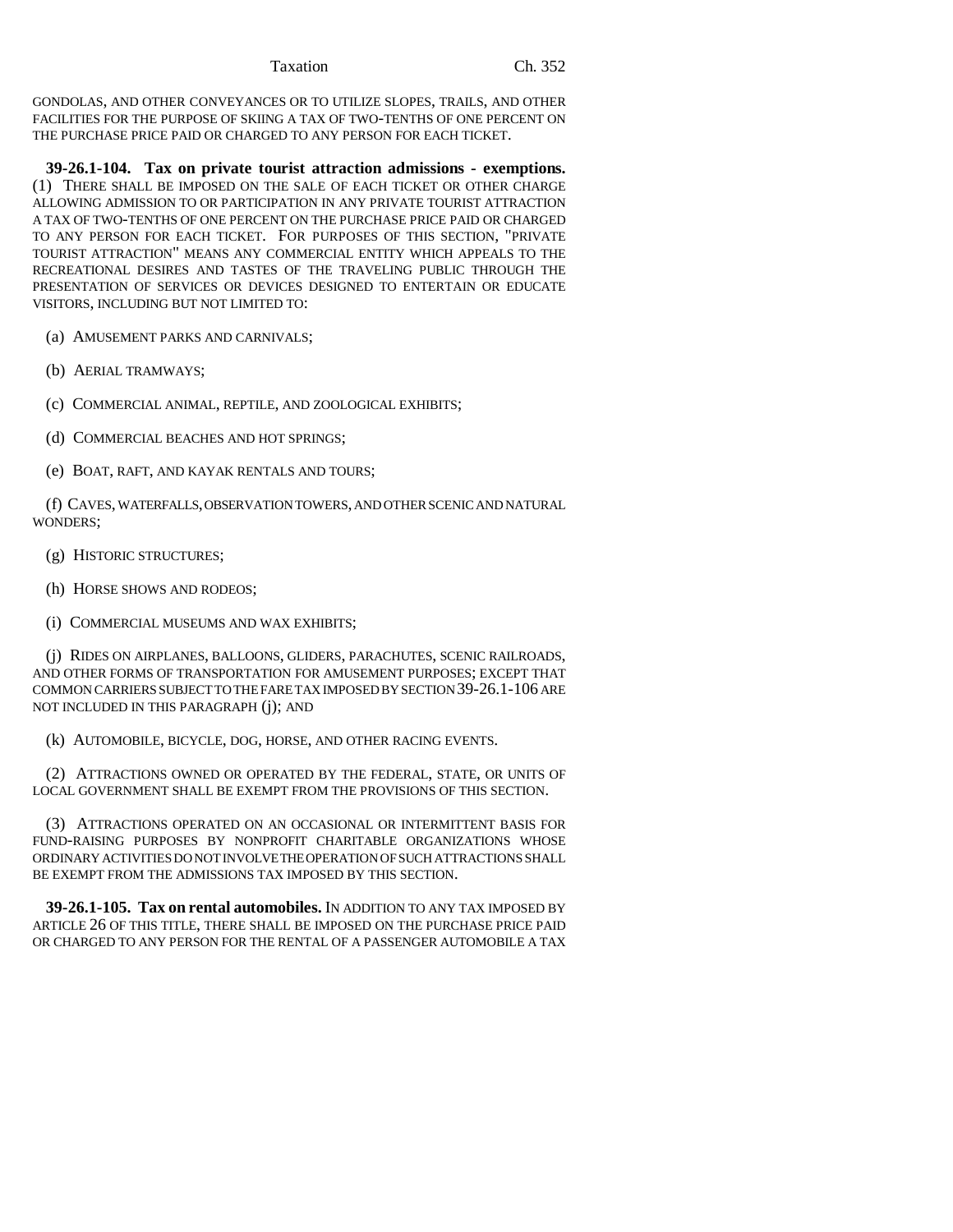OF TWO-TENTHS OF ONE PERCENT.

**39-26.1-106. Tax on tour bus and sightseeing carrier tickets.** THERE SHALL BE IMPOSED ON THE SALE OF EACH TICKET OR FARE ALLOWING PASSAGE ON TOUR BUSES AND OTHER COMMON CARRIERS ENGAGED IN TRANSPORTING PASSENGERS FOR SIGHTSEEING PURPOSES A TAX OF TWO-TENTHS OF ONE PERCENT.

**39-26.1-107. Vendor liable for tax - schedule.** (1) EVERY RETAILER, VENDOR, OPERATOR, AND OTHER PERSON WHO SELLS GOODS AND SERVICES SUBJECT TO TAX UNDER THIS ARTICLE SHALL BE LIABLE AND RESPONSIBLE FOR THE PAYMENT OF TAXES DUE UNDER THIS ARTICLE AND SHALL MAKE A RETURN AND REMIT SAID TAXES TO THE EXECUTIVE DIRECTOR OF THE DEPARTMENT OF REVENUE AT SUCH TIMES AND IN SUCH MANNER AS THE EXECUTIVE DIRECTOR SHALL PRESCRIBE. THE TAX IMPOSED BY THIS ARTICLE MAY BE INCLUDED IN THE PURCHASE PRICE ACTUALLY PAID AND NEED NOT BE STATED AS A SEPARATE AND DISTINCT ITEM.

(2) THE COLLECTION OF THE TWO-TENTHS OF ONE PERCENT TAX ON LODGING, FOOD AND DRINK, AND RENTAL AUTOMOBILES IMPOSED BY SECTIONS 39-26.1-101, 39-26.1-102, AND 39-26.1-105 SHALL BE COMPUTED IN ACCORDANCE WITH SCHEDULES OR SYSTEMS APPROVED BY THE EXECUTIVE DIRECTOR OF THE DEPARTMENT OF REVENUE. SUCH SCHEDULES OR SYSTEMS SHALL BE DESIGNED SO THAT NO SUCH TAX IS CHARGED ON ANY SALE OF ONE DOLLAR OR LESS.

**39-26.1-108. Rules and regulations.** THE EXECUTIVE DIRECTOR OF THE DEPARTMENT OF REVENUE, IN CONSULTATION WITH THE COLORADO TOURISM BOARD CREATED IN SECTION 24-32-1304, C.R.S., SHALL FORMULATE AND PROMULGATE, AFTER HEARING, APPROPRIATE RULES AND REGULATIONS TO EFFECTUATE THE PURPOSE OF THIS ARTICLE.

**39-26.1-109. Sales tax provisions applicable - exemption from tax limit.** (1) THE PROVISIONS OF PART 1 OF ARTICLE 26 OF THIS TITLE, SO FAR AS THEY ARE APPLICABLE, SHALL APPLY TO THIS ARTICLE, INCLUDING BUT NOT LIMITED TO PROVISIONS FOR LICENSES, PENALTIES, AND INTEREST.

(2) THE TAX AUTHORIZED IN THIS ARTICLE IS AN ADDITIONAL TAX LEVIED TO PROVIDE MONEYS FOR THE COLORADO TOURISM PROMOTION FUND. TO PREVENT THIS ADDITIONAL TAX FROM WORKING A HARDSHIP ON LOCAL GOVERNMENTS BY REDUCING THEIR ABILITY TO TAX WITHIN THE LIMITATION OF THE SALES OR USE TAX REQUIRED BY SECTION 29-2-108, C.R.S., THE TAX IMPOSED BY THIS ARTICLE SHALL BE EXEMPTED FROM SAID LIMITATION.

**39-26.1-110. Tax procedure and administration provisions applicable.** THE PROVISIONS OF ARTICLE 21 OF THIS TITLE, SO FAR AS THEY ARE APPLICABLE, SHALL APPLY TO THIS ARTICLE, INCLUDING BUT NOT LIMITED TO PROVISIONS FOR HEARINGS, RECORDKEEPING, AND REPORTS AND RETURNS.

**39-26.1-111. Receipts - disposition - appropriation.** (1) ALL RECEIPTS COLLECTED UNDER THE PROVISIONS OF THIS ARTICLE SHALL BE CREDITED AS PROVIDED FOR IN SECTION 39-26-123.

(2) SUBJECT TO THE PROVISIONS OF SUBSECTION (3) OF THIS SECTION, AN AMOUNT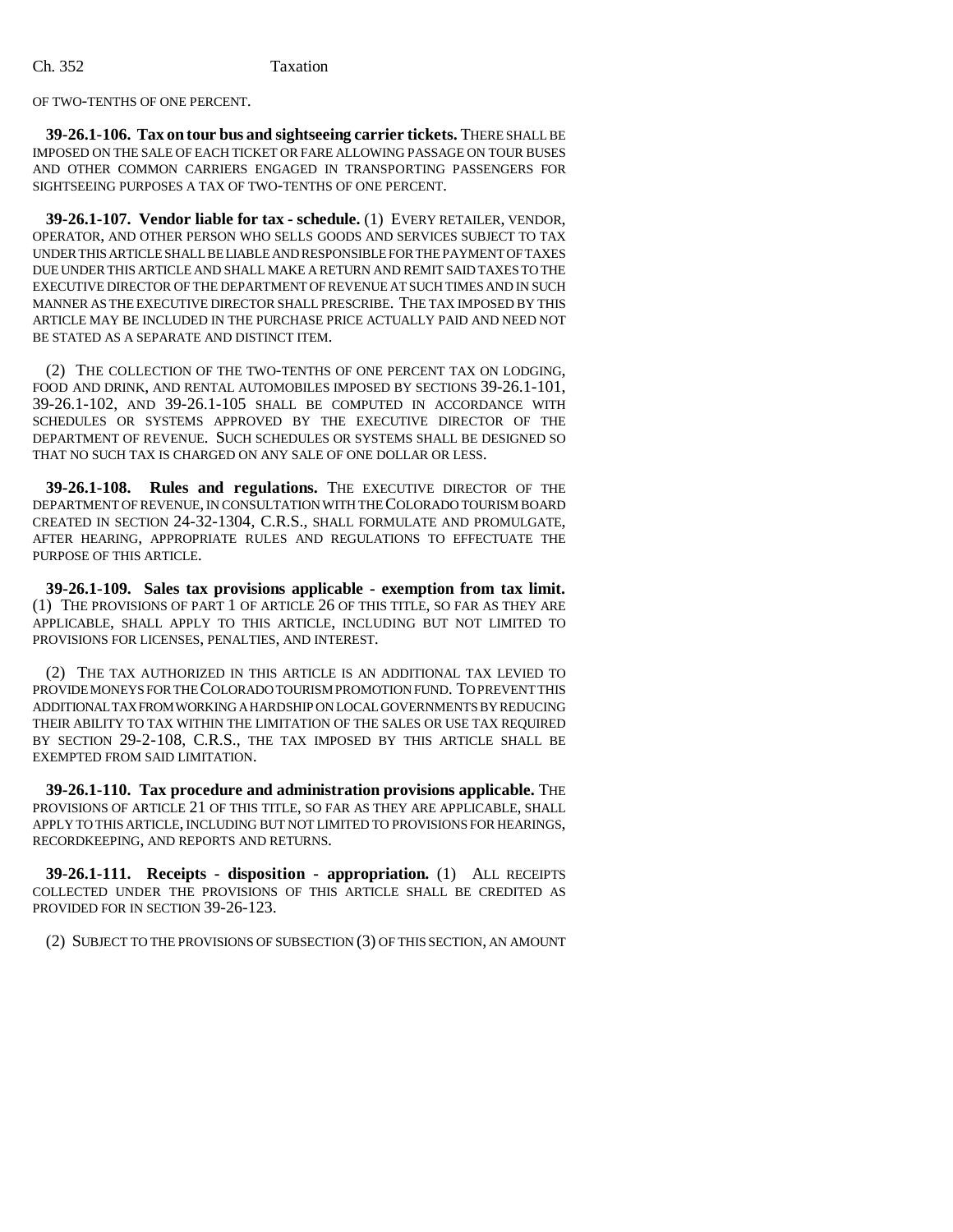#### Taxation Ch. 352

EQUAL TO ONE HUNDRED PERCENT OF THE SALES TAXES COLLECTED PURSUANT TO THIS ARTICLE SHALL BE TRANSFERRED OUT OF THE GENERAL FUND TO THE COLORADO TOURISM PROMOTION FUND TO BE AVAILABLE FOR APPROPRIATION BY THE GENERAL ASSEMBLY IN ACCORDANCE WITH SECTION 24-32-1306, C.R.S. SUCH TRANSFERS SHALL BE MADE BY THE STATE TREASURER AS SOON AS POSSIBLE AFTER THE TWENTIETH DAY OF THE MONTH FOLLOWING THE COLLECTION OF SUCH SALES TAX.

(3) THE AMOUNT OF THE TRANSFER TO THE COLORADO TOURISM PROMOTION FUND PURSUANT TO SUBSECTION (2) OF THIS SECTION SHALL NOT EXCEED THIRTEEN MILLION ONE HUNDRED THOUSAND DOLLARS FOR THE 1994-95 FISCAL YEAR, NOR SHALL IT EXCEED THIRTEEN MILLION ONE HUNDRED THOUSAND DOLLARS AS ADJUSTED FOR EACH FISCAL YEAR AFTER 1994-95 FOR INFLATION PLUS THE PERCENTAGE CHANGE IN STATE POPULATION IN THE PRIOR CALENDAR YEAR. FOR PURPOSES OF THIS SECTION, "INFLATION" HAS THE MEANING SET FORTH IN SECTION 20 OF ARTICLE X OF THE STATE CONSTITUTION AND IN SECTION 24-77-102(8),C.R.S., AND THE PERCENTAGE CHANGE IN STATE POPULATION SHALL BE DETERMINED IN ACCORDANCE WITH SECTION 20 OF ARTICLE X OF THE STATE CONSTITUTION AND AS PROVIDED IN SECTION 24-77-103 (2) (b),C.R.S. WHENEVER ONE HUNDRED PERCENT OF THE SALES TAXES COLLECTED IN ANY FISCAL YEAR PURSUANT TO THIS ARTICLE EXCEEDS THE PERMISSIBLE AMOUNT OF THE TRANSFER UNDER THIS SUBSECTION (3), THE PROVISIONS OF SECTION 20 OF ARTICLE X OF THE STATE CONSTITUTION GOVERNING TAX REFUNDS SHALL APPLY.

**39-26.1-112. Implementation of tax.** THE SALES TAX PROVIDED FOR IN THIS ARTICLE SHALL BE IMPOSED UPON THE GOVERNOR'S PROCLAMATION OR THIRTY DAYS AFTER A CANVASS OF ALL VOTES IS COMPLETED, WHICHEVER OCCURS EARLIER.

**39-26.1-113. Legislative declaration - submission to voters - severability.** THE GENERAL ASSEMBLY HEREBY FINDS, DETERMINES, AND DECLARES THAT THE REINSTATEMENT OF THE TAX IMPOSED BY THIS ARTICLE IS A TAX RATE INCREASE SUBJECT TO THE PROVISIONS OF SECTION 20 (4) (a) OF ARTICLE X OF THE STATE CONSTITUTION AND IS SUBJECT TO VOTER APPROVAL; THAT IN FORMULATING THE BALLOT TITLE FOR THE MEASURE, THE GENERAL ASSEMBLY HAS COMPLIED WITH SECTION 20 (3) (c) OF SAID ARTICLE X WHICH SPECIFIES HOW BALLOT TITLES FOR SUCH MEASURES MUST BEGIN; THAT THE BALLOT TITLE FOR THE MEASURE FULLY DISCLOSES TO THE VOTERS THAT THE AMOUNT OF TAX PROCEEDS WHICH THEY ARE BEING ASKED TO AUTHORIZE WILL BE SUBJECT TO INCREASE AFTER THE FIRST FULL FISCAL YEAR OF IMPLEMENTATION; THAT IF THE MEASURE IS APPROVED BY THE VOTERS, IT SHALL CONSTITUTE A REVENUE CHANGE APPROVED BY VOTERS WITHIN THE MEANING OF SECTION  $20(7)$  (a) AND (7) (d) OF SAID ARTICLE X; THAT SAID REVENUE CHANGE ENCOMPASSES THE DOLLAR AMOUNTS RAISED BY THE TAX, INCLUDING THE ADJUSTMENTS DESCRIBED AND SET FORTH IN THE BALLOT TITLE AND IN SECTION 39-26.1-111 (3), AS WELL AS THE SPECIFIC DOLLAR FIGURE SET FORTH IN THE BALLOT TITLE; AND THAT THE DOLLAR AMOUNTS RAISED BY THE TAX, INCLUDING THE ADJUSTMENTS DESCRIBED AND SET FORTH IN THE BALLOT TITLE AND SECTION 39-26.1-111(3), CONSTITUTE THE DOLLAR AMOUNTS REFERRED TO IN SECTION 20(7) (d) OF SAID ARTICLE X.

(2) THE PURPOSE OF THIS ARTICLE IS TO SECURE A DEPENDABLE SOURCE OF REVENUE TO PAY FOR THE ACTIVITIES OF THE COLORADO TOURISM BOARD AS SET FORTH IN PART 13 OF ARTICLE 32 OF TITLE 24, C.R.S., AND TO PROVIDE FOR A SOURCE OF REVENUE WHICH WILL GROW IN PROPORTION TO THE EXPANDING NEED FOR